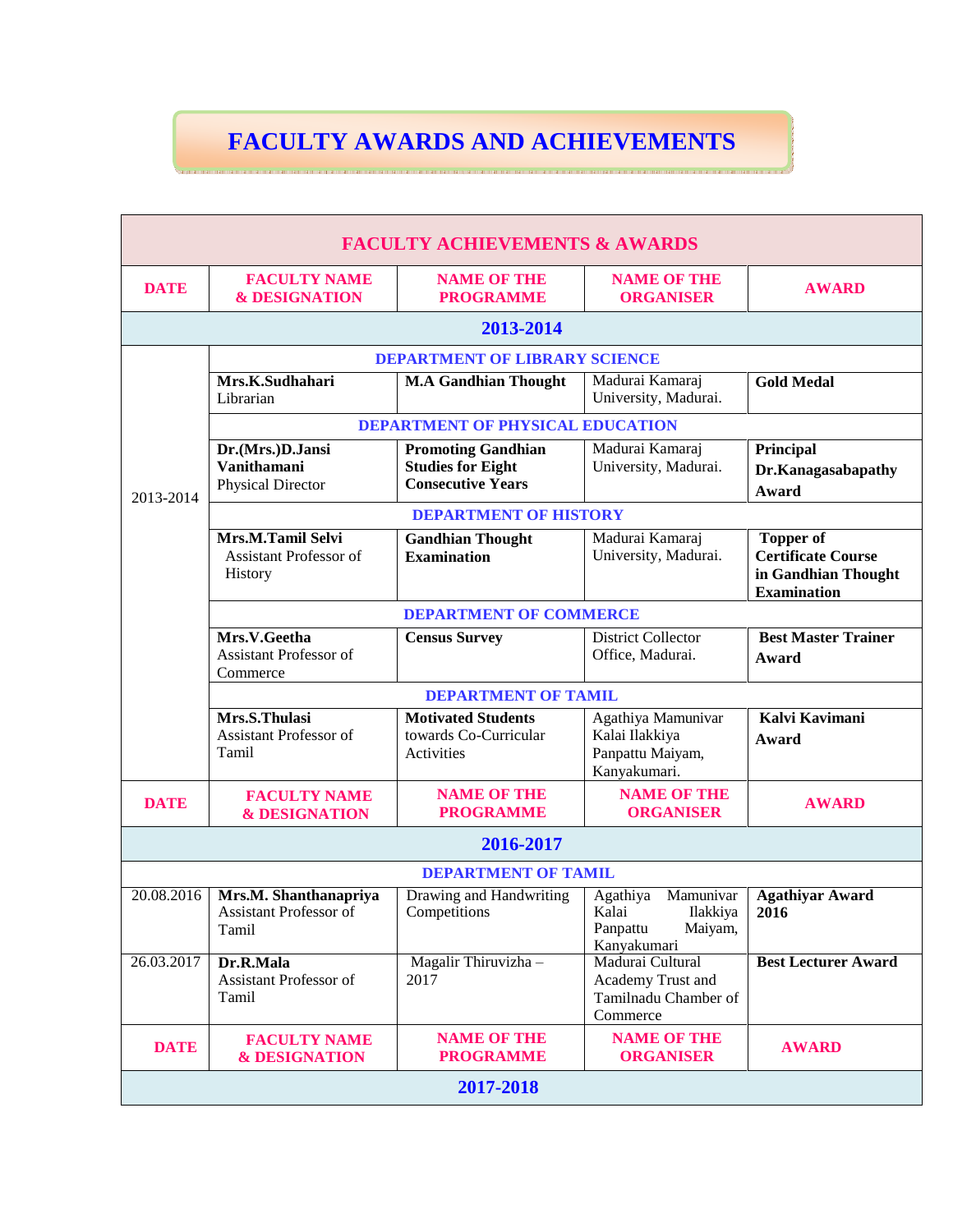| <b>DEPARTMENT OF ENGLISH</b> |                                                                                  |                                                                                                                                                          |                                                                        |                                                 |  |  |  |
|------------------------------|----------------------------------------------------------------------------------|----------------------------------------------------------------------------------------------------------------------------------------------------------|------------------------------------------------------------------------|-------------------------------------------------|--|--|--|
| 05.09.2017                   | Mrs. S. V. Renuga<br>Devi(Retired)<br>Associate Professor of<br>English.         | <b>Enhancing the</b><br>Personality of the<br><b>Students</b>                                                                                            | Rotary Club of<br>Madurai                                              | <b>The Outstanding</b><br><b>Teacher Award</b>  |  |  |  |
| 09.09.2017                   | Mrs. S. V. Renuga<br>Devi (Retired)<br><b>Associate Professor of</b><br>English. | <b>The Positive</b><br><b>Impact on</b><br>Society, Without<br>any Banner or<br>Advertisement,<br>in the<br><b>Selfless Soul</b><br>Category             | Rotary Club of<br>Madurai                                              | <b>APR Rotary</b><br><b>Impact Award</b>        |  |  |  |
|                              |                                                                                  | <b>DEPARTMENT OF TAMIL</b>                                                                                                                               |                                                                        |                                                 |  |  |  |
|                              | Mrs.S.Vijayalakshmi<br>Assistant Professor of<br>Tamil.                          | <b>Motivated 202 Students of</b><br>our College to get Palgalai<br>Vithagar Award. State<br>Level<br>Competition<br>$\sigma$ f<br>Drawing & Handwriting. | Akaththiya Mamunivar<br>Arts and Literature<br><b>Research Center</b>  | <b>Gnana Sudar</b><br>Award                     |  |  |  |
|                              |                                                                                  | <b>DEPARTMENT OF PHYSICAL EDUCATION</b>                                                                                                                  |                                                                        |                                                 |  |  |  |
| 2017                         | Dr. (Mrs.) D. Jhansi<br>Vanithamani (Retired)<br><b>Physical Director</b>        | Women's<br>International<br>Day Celebration                                                                                                              | The field of Education<br>JC1 Madurai Ellite                           | <b>JACEE Vidhya Rathna</b><br>Puraskar<br>Award |  |  |  |
| <b>DATE</b>                  | <b>FACULTY NAME</b><br><b>&amp; DESIGNATION</b>                                  | <b>NAME OF THE</b><br><b>PROGRAMME</b>                                                                                                                   | <b>NAME OF THE</b><br><b>ORGANISER</b>                                 | <b>AWARD</b>                                    |  |  |  |
| 2018-2019                    |                                                                                  |                                                                                                                                                          |                                                                        |                                                 |  |  |  |
|                              |                                                                                  | <b>DEPARTMENT OF TAMIL</b>                                                                                                                               |                                                                        |                                                 |  |  |  |
| 15.08.2018                   | Mrs. Murgeswari<br>Assistant Professor of<br>Tamil.                              | <b>Motivated the Students</b><br>to Participate in the<br>District Level<br>Poetry,<br><b>Essay and Drawing</b><br>Competitions                          | Kaviarasar Kalai<br>Tamil Sangam                                       | Kalvi Gnani Award                               |  |  |  |
| 31.08.2018                   | Miss. K. Muniyadevi<br>Assistant Professor of<br>Tamil.                          | Motivated 356 students<br>of our College to<br>Participate in the<br><b>District Level Handwriting</b><br>& Drawing<br>Competitions.                     | Agathiya Mamunivar<br>Cultural Literary Arts<br><b>Research Center</b> | <b>Tamil Oli Award</b>                          |  |  |  |
| <b>DEPARTMENT OF ENGLISH</b> |                                                                                  |                                                                                                                                                          |                                                                        |                                                 |  |  |  |
| May 2018                     | M.Avoodaiammal@<br>Abirami<br>Assistant Professor of<br>English.                 | Futuristic and Outstanding<br>Best Practice in the Field<br>of Education                                                                                 | DK International<br>Research Foundation,<br>Peramballur.               | <b>Best Young Faculty</b><br>Award              |  |  |  |
| 30.06.2019                   | M.Avoodaiammal@<br>Abirami<br>Assistant Professor of<br>English.                 | Futuristic and Outstanding<br>Best Practice in the Field<br>of Research.                                                                                 | DK International<br>Research Foundation,<br>Peramballur.               | <b>Best Researcher Award</b>                    |  |  |  |